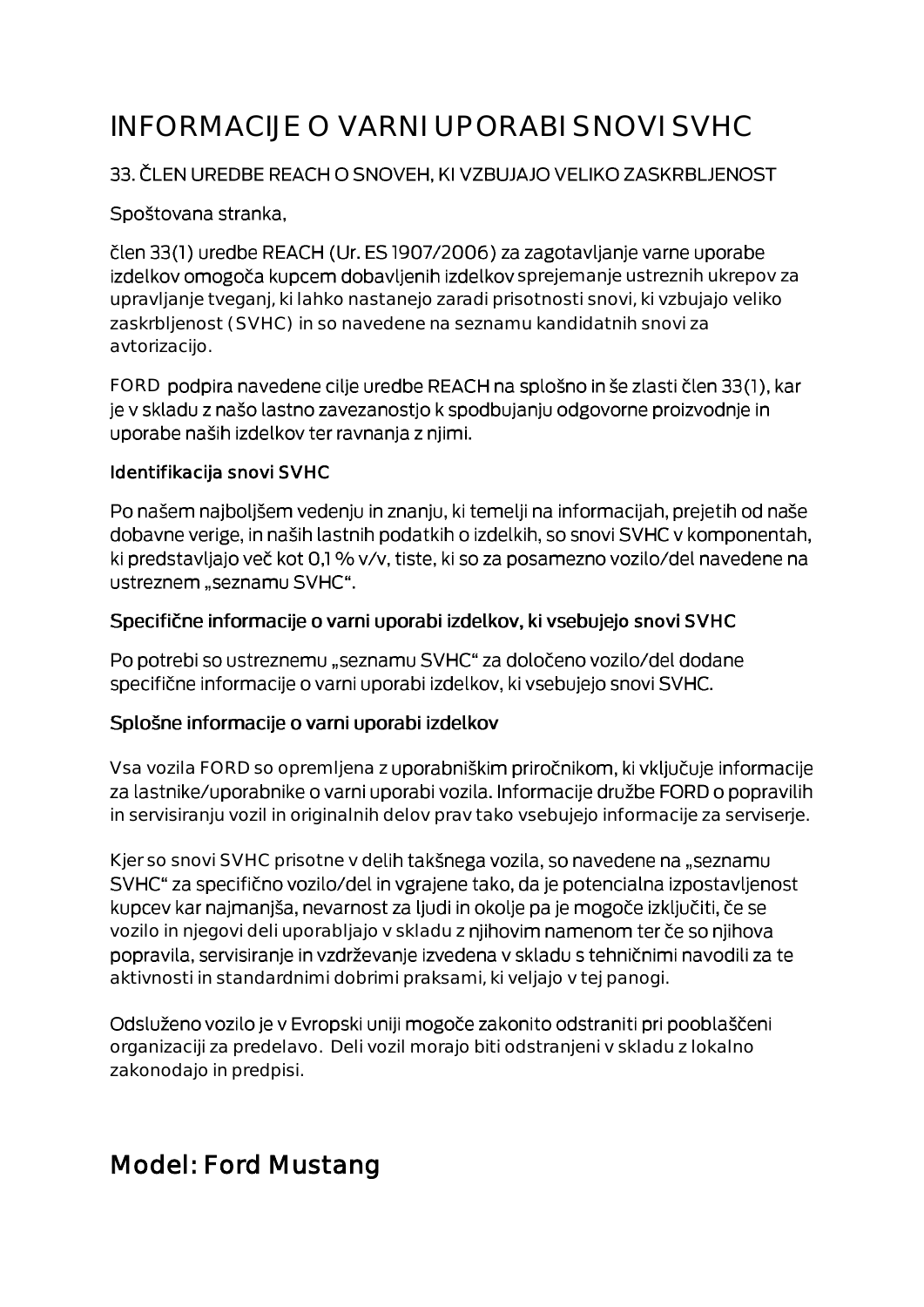#### Seznam SVHC na podlagi seznama kandidatnih snovi ECHA, ki velja od 1. januar 2022

### Specifične informacije o varni uporabi izdelkov, ki vsebujejo snovi SVHC

Specifične informacije o varni uporabi niso potrebne - upoštevajte splošne informacije o varni uporabi izdelkov.

| <b>Commodity</b>                                                        | <b>REACH SVHCs</b>                                          |
|-------------------------------------------------------------------------|-------------------------------------------------------------|
| <b>A/C Compressor</b>                                                   | Diboron-trioxide[1303-86-2]                                 |
|                                                                         | Lead[7439-92-1]                                             |
| A/C Condensors and                                                      | 2-Methylimidazole[693-98-1]                                 |
| <b>Accumulators</b>                                                     |                                                             |
| A/C Lines, Receiver Drier and                                           | Lead[7439-92-1]                                             |
| <b>Accumulator</b>                                                      |                                                             |
| <b>ABS/ESC Module</b>                                                   | Imidazolidine-2-thione[96-45-7]                             |
|                                                                         | Lead[7439-92-1]                                             |
| <b>Accessories</b>                                                      | 1,2-Dimethoxyethane[110-71-4]                               |
|                                                                         | 2-(2H-Benzotriazol-2-yl)-4,6-ditertpentylphenol[25973-55-1] |
|                                                                         | C,C'-azodi(formamide)[123-77-3]                             |
|                                                                         | Lead[7439-92-1]                                             |
| <b>Active and Air Suspension</b>                                        | Lead[7439-92-1]                                             |
| <b>Active Grille Shutter</b>                                            | Lead[7439-92-1]                                             |
| <b>Adaptive Cruise Control</b>                                          | Lead[7439-92-1]                                             |
| <b>Air Brakes</b>                                                       | Lead[7439-92-1]                                             |
| <b>AIS - Air Cleaner and Low</b>                                        | Lead[7439-92-1]                                             |
| <b>Pressure Ducts</b>                                                   |                                                             |
| <b>AIS - High Pressure Ducts</b>                                        | Lead[7439-92-1]                                             |
| <b>Alternator</b>                                                       | 4,4'-Isopropylidenediphenol[80-05-7]                        |
|                                                                         | Lead[7439-92-1]                                             |
| Antenna                                                                 | 4,4'-Isopropylidenediphenol[80-05-7]                        |
|                                                                         | Lead[7439-92-1]                                             |
| Appliques (Pillar, Decklid,                                             | 2-(2H-Benzotriazol-2-yl)-4,6-ditertpentylphenol[25973-55-1] |
| Roof)                                                                   |                                                             |
|                                                                         | Imidazolidine-2-thione[96-45-7]                             |
| <b>Audio and Navigation Head</b><br><b>Units</b>                        | Imidazolidine-2-thione[96-45-7]                             |
|                                                                         | Lead[7439-92-1]                                             |
| <b>Axle</b>                                                             | Boric acid[10043-35-3]                                      |
|                                                                         | Lead[7439-92-1]                                             |
| <b>Badges</b>                                                           | 2-(2H-Benzotriazol-2-yl)-4,6-ditertpentylphenol[25973-55-1] |
|                                                                         | Lead[7439-92-1]                                             |
|                                                                         | Lead[7439-92-1]                                             |
| <b>Battery</b>                                                          | 2-Methyl-1-(4-methylthiophenyl)-2-morpholinopropan-1-       |
| <b>Body Side InteriorTrim (Hard</b><br>Trim)                            | one[71868-10-5]                                             |
|                                                                         | Lead[7439-92-1]                                             |
|                                                                         | N,N-Dimethylacetamide[127-19-5]                             |
| <b>Body Structure - Body Side</b>                                       | C,C'-azodi(formamide)[123-77-3]                             |
| <b>Assembly</b>                                                         |                                                             |
|                                                                         | Phenol, dimethyl-, phosphate (3:1)[25155-23-1]              |
| <b>Body Structure - Dash and</b>                                        | C,C'-azodi(formamide)[123-77-3]                             |
| Cowl                                                                    |                                                             |
| <b>Body Structure - Floor Pan -</b><br><b>Front Floor and Side Sill</b> | N,N-Dimethylacetamide[127-19-5]                             |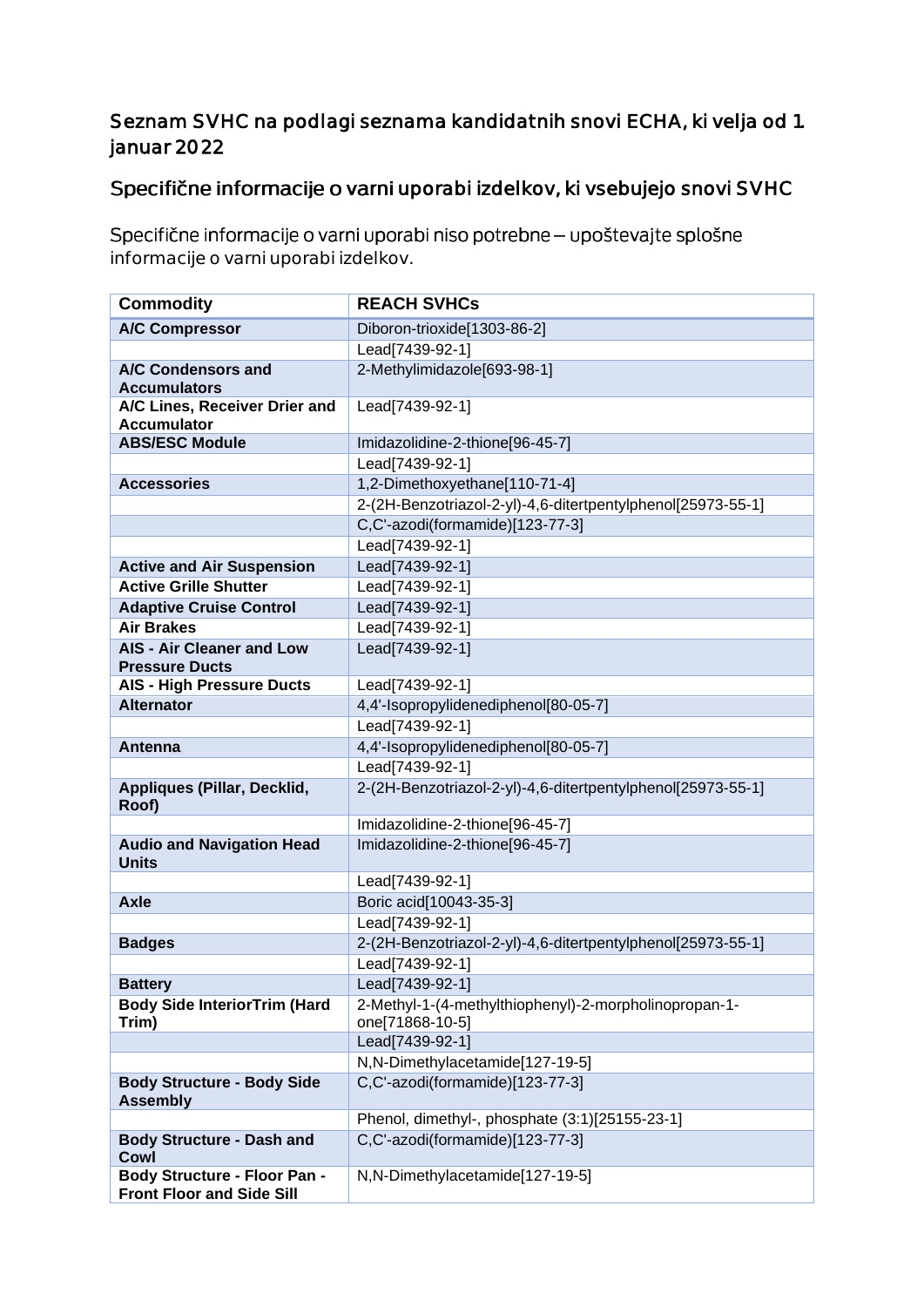| Bodyside, Wheel Arch,                                                  | 2-(2H-Benzotriazol-2-yl)-4,6-ditertpentylphenol[25973-55-1]                                                           |
|------------------------------------------------------------------------|-----------------------------------------------------------------------------------------------------------------------|
| <b>Rocker Moldings</b>                                                 |                                                                                                                       |
|                                                                        | Tris(nonylphenyl)phosphite[26523-78-4]                                                                                |
| <b>Brake - Parking</b>                                                 | C,C'-azodi(formamide)[123-77-3]                                                                                       |
| <b>Brake Actuation</b>                                                 | Lead[7439-92-1]                                                                                                       |
| <b>Brake Tubes and Hoses</b>                                           | Lead[7439-92-1]                                                                                                       |
| <b>Brakes - Caliper &amp; Anchor</b><br><b>Brkt Assy (Front, Rear)</b> | Lead[7439-92-1]                                                                                                       |
|                                                                        | Tris(nonylphenyl)phosphite[26523-78-4]                                                                                |
| <b>Bulk Materials (PMT100)</b>                                         | C,C'-azodi(formamide)[123-77-3]                                                                                       |
|                                                                        | Dicyclohexyl-phthalate[84-61-7]                                                                                       |
| <b>CHMSL</b>                                                           | Lead[7439-92-1]                                                                                                       |
| <b>Clutch / DMF (Dual Mass</b><br>Flywheel)                            | Lead[7439-92-1]                                                                                                       |
| <b>Combined Sensing Module</b>                                         | Lead[7439-92-1]                                                                                                       |
| <b>Control Arm and Bushing</b><br><b>Assembly</b>                      | Lead[7439-92-1]                                                                                                       |
| <b>Cooling Hoses &amp; Bottles</b>                                     | Lead[7439-92-1]                                                                                                       |
| <b>EDS Wiring Assembly &amp;</b><br><b>Components</b>                  | 1-Methyl-2-pyrrolidone[872-50-4]                                                                                      |
|                                                                        | 2-(2H-Benzotriazol-2-yl)-4,6-ditertpentylphenol[25973-55-1]                                                           |
|                                                                        | 6,6'-Di-tert-butyl-2,2'-methylenedi-p-cresol[119-47-1]                                                                |
|                                                                        | Lead[7439-92-1]                                                                                                       |
| <b>Electro/Mechanical Devices</b>                                      | Lead[7439-92-1]                                                                                                       |
| <b>Electronic Control Panel and</b><br><b>CCH</b>                      | Lead[7439-92-1]                                                                                                       |
| <b>Electronic Modules -</b><br><b>Amplifiers</b>                       | 1,6,7,8,9,14,15,16,17,17,18,18-<br>Dodecachloropentacyclo[12.2.1.16,9.02,13.05,10]octadeca-7,15-<br>diene[13560-89-9] |
|                                                                        | Lead[7439-92-1]                                                                                                       |
| <b>Electronic Modules -</b><br>Headlamp                                | Lead[7439-92-1]                                                                                                       |
| <b>Electronic Modules -</b><br><b>Suspension</b>                       | Lead[7439-92-1]                                                                                                       |
| <b>Electronic Modules - SYNC</b>                                       | 2-Methyl-1-(4-methylthiophenyl)-2-morpholinopropan-1-<br>one[71868-10-5]                                              |
|                                                                        | 2-Methylimidazole[693-98-1]                                                                                           |
|                                                                        | Lead[7439-92-1]                                                                                                       |
| <b>Engine Covers and Badges</b>                                        | 2-(2H-Benzotriazol-2-yl)-4,6-ditertpentylphenol[25973-55-1]                                                           |
| <b>Engine Water Pumps</b>                                              | Lead[7439-92-1]                                                                                                       |
| <b>Evaporator and Blower</b><br><b>Assemby (HVAC Module)</b>           | 6,6'-Di-tert-butyl-2,2'-methylenedi-p-cresol[119-47-1]                                                                |
|                                                                        | Lead[7439-92-1]                                                                                                       |
| <b>Exhaust Cold End (Muffler &amp;</b><br><b>Output Pipe Assembly)</b> | Lead[7439-92-1]                                                                                                       |
|                                                                        | Sodium borate, decahydrate[1303-96-4]                                                                                 |
| <b>Exhaust Hot End (Catalytic</b>                                      | Refractory ceramic fibres[142844-00-6]                                                                                |
| Convertor)<br><b>Exhaust Manifolds</b>                                 |                                                                                                                       |
| <b>FEAD</b>                                                            | Lead[7439-92-1]<br>Octamethylcyclotetrasiloxane[556-67-2]                                                             |
| <b>Fixed Glass</b>                                                     | Lead[7439-92-1]                                                                                                       |
| <b>Floor Mat</b>                                                       | 1-Methyl-2-pyrrolidone[872-50-4]                                                                                      |
|                                                                        | Lead[7439-92-1]                                                                                                       |
| <b>Front / Rear Door Trim</b>                                          | Lead[7439-92-1]                                                                                                       |
| <b>Fuel Canister Assembly</b>                                          | Lead[7439-92-1]                                                                                                       |
| <b>Fuel Door</b>                                                       | Imidazolidine-2-thione[96-45-7]                                                                                       |
|                                                                        |                                                                                                                       |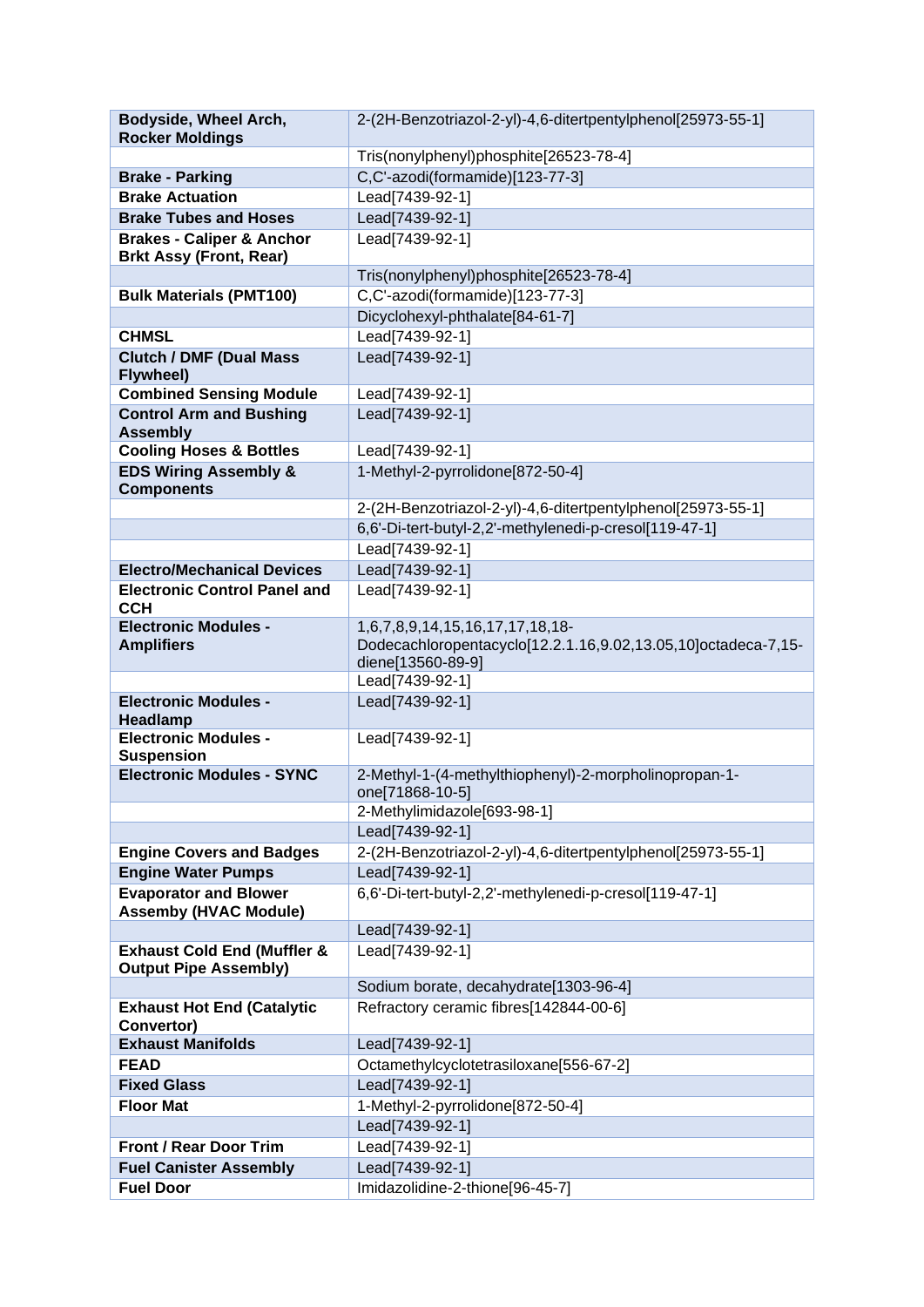| <b>Fuel Lines</b>                                       | Lead[7439-92-1]                                                                  |
|---------------------------------------------------------|----------------------------------------------------------------------------------|
| <b>Fuel Tanks</b>                                       | Lead[7439-92-1]                                                                  |
| <b>Glass And Channel Assy -</b>                         | Dibutylbis(pentane-2,4-dionato-O,O')tin[22673-19-4]                              |
| <b>Front/Rear</b>                                       |                                                                                  |
| <b>Headlamp / Side Marker</b>                           | 1-Methyl-2-pyrrolidone[872-50-4]                                                 |
|                                                         | Lead[7439-92-1]                                                                  |
| <b>Headliner / Sunvisor</b>                             | Boric acid[10043-35-3]                                                           |
|                                                         | Lead[7439-92-1]                                                                  |
| I/S Mirror                                              | Lead[7439-92-1]                                                                  |
| <b>Instrument Cluster</b>                               | Boric acid[10043-35-3]                                                           |
|                                                         | Lead[7439-92-1]                                                                  |
| <b>Interior Lighting</b>                                | Lead[7439-92-1]                                                                  |
| <b>IP Finish Panels/Registers</b>                       | 2-(2H-Benzotriazol-2-yl)-4,6-ditertpentylphenol[25973-55-1]                      |
|                                                         | Lead[7439-92-1]                                                                  |
|                                                         | Silicic acid, lead salt[11120-22-2]                                              |
| <b>IP Substrate and Ducts</b>                           | C,C'-azodi(formamide)[123-77-3]                                                  |
|                                                         | Lead[7439-92-1]                                                                  |
| Latches - Hood, Decklid and                             | 4,4'-Isopropylidenediphenol[80-05-7]                                             |
| <b>Liftgate Latches</b>                                 |                                                                                  |
|                                                         | Octamethylcyclotetrasiloxane[556-67-2]                                           |
| <b>Latches - Side Door/Latch</b>                        | Lead[7439-92-1]                                                                  |
| <b>Mini Module</b><br><b>Locks</b>                      | Lead[7439-92-1]                                                                  |
| <b>Mirrors</b>                                          | Lead[7439-92-1]                                                                  |
| <b>NVH Insulators - Interior</b>                        | 6,6'-Di-tert-butyl-2,2'-methylenedi-p-cresol[119-47-1]                           |
| <b>PCV System</b>                                       | Lead[7439-92-1]                                                                  |
| <b>Pedal Box</b>                                        | Lead[7439-92-1]                                                                  |
| <b>PEM</b>                                              | Lead[7439-92-1]                                                                  |
| <b>Plastic Bumpers and Fascias</b>                      | 2-(2H-Benzotriazol-2-yl)-4,6-ditertpentylphenol[25973-55-1]                      |
| <b>Powertrain Control Module</b>                        | Diboron-trioxide[1303-86-2]                                                      |
| (PCM/EEC/ ECM)                                          |                                                                                  |
| <b>PT Sensors</b>                                       | Lead[7439-92-1]                                                                  |
| <b>Rain and Daylight Sensor</b>                         | 1,3,5-Tris(oxiranylmethyl)-1,3,5-triazine-2,4,6(1H,3H,5H)-                       |
|                                                         | trione[2451-62-9]                                                                |
| <b>Receiver Assembly/CD</b>                             | 4-Methylcyclohexyl-1,6-dicarboxylic acid anhydride[19438-60-9]                   |
| (Radio)                                                 |                                                                                  |
| <b>Restraint Electronics</b>                            | Lead[7439-92-1]                                                                  |
| Roof (Convertible)                                      | Lead[7439-92-1]                                                                  |
| <b>Sealing - Door Dynamic Seals</b>                     | C,C'-azodi(formamide)[123-77-3]                                                  |
|                                                         | Imidazolidine-2-thione[96-45-7]                                                  |
| <b>Sealing - Glass Runs and Belt</b><br><b>Moldings</b> | C,C'-azodi(formamide)[123-77-3]                                                  |
| <b>Seat Belts (Front and Rear)</b>                      | Lead[7439-92-1]                                                                  |
| Seats - JIT                                             | 2-Methyl-1-(4-methylthiophenyl)-2-morpholinopropan-1-                            |
|                                                         | one[71868-10-5]                                                                  |
|                                                         | Lead[7439-92-1]                                                                  |
| <b>Seats - Structures</b>                               | 2-Methyl-1-(4-methylthiophenyl)-2-morpholinopropan-1-                            |
|                                                         | one[71868-10-5]<br>Glycols, polyethylene, mono((1,1,3,3-tetramethylbutyl)phenyl) |
|                                                         | ether[9036-19-5]                                                                 |
|                                                         | Lead[7439-92-1]                                                                  |
|                                                         | Lead-monoxide[1317-36-8]                                                         |
| <b>Shifter Cables/Brackets -</b>                        | C,C'-azodi(formamide)[123-77-3]                                                  |
| Auto                                                    |                                                                                  |
|                                                         | Lead[7439-92-1]                                                                  |
| <b>Shock Absorbers</b>                                  | Lead[7439-92-1]                                                                  |